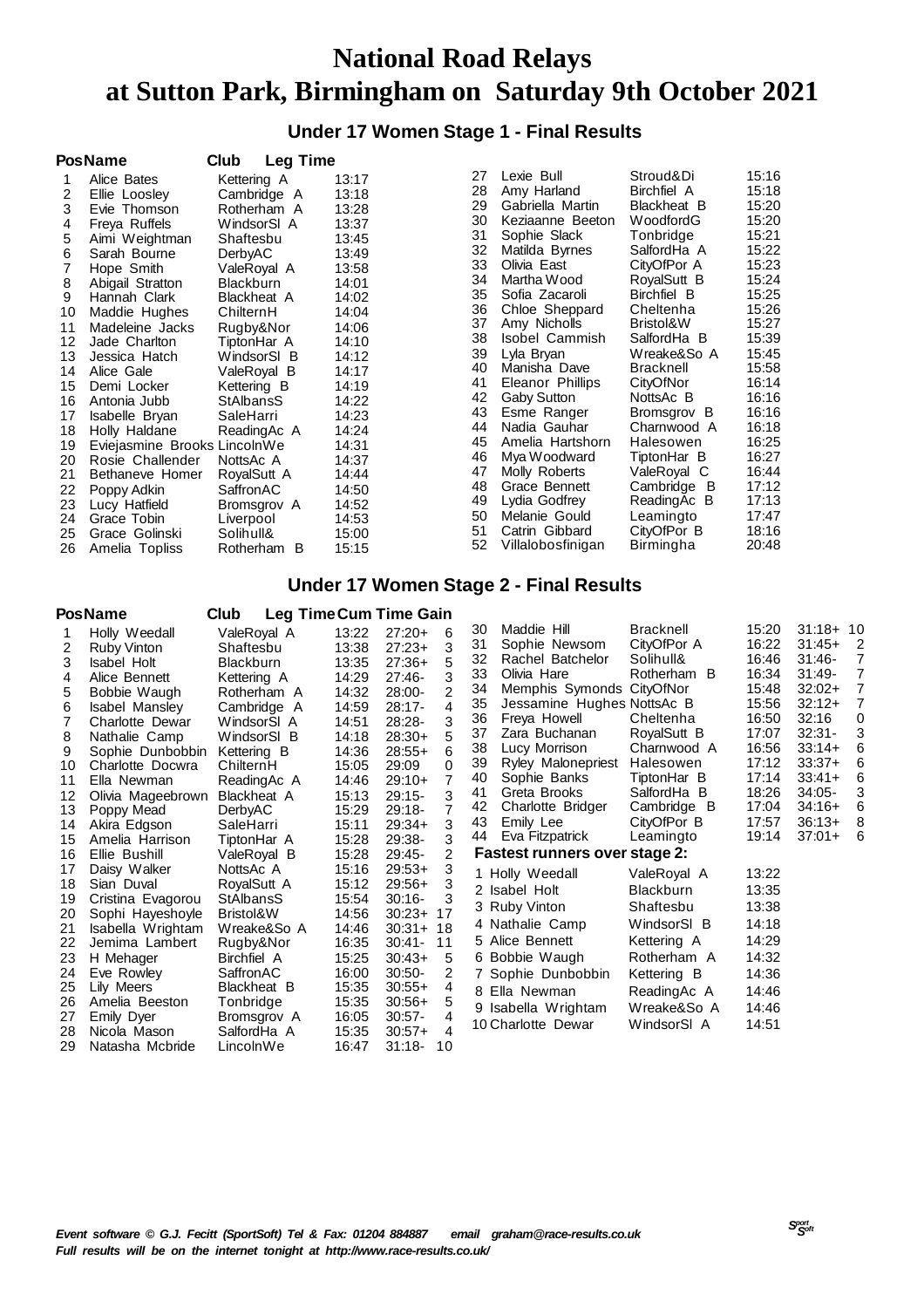# **National Road Relays at Sutton Park, Birmingham on Saturday 9th October 2021**

### **Under 17 Women Stage 3 - Final Results**

|    | <b>PosName</b>         | Club             |       | <b>Leg Time Cum Time Gain</b> |    |                                      |                  |       |              |   |
|----|------------------------|------------------|-------|-------------------------------|----|--------------------------------------|------------------|-------|--------------|---|
|    | Grace Roberts          | ValeRoyal A      | 13:20 | 40:40<br>0                    | 25 | Liberty Whyte                        | Blackheat B      | 16:03 | 46:58        | 0 |
|    | Nicole Mcgovern        | Shaftesbu        | 13:28 | 0<br>40:51                    | 26 | Poppy Edwards                        | Rugby&Nor        | 16:48 | 47:29-       | 4 |
| 3  | Elsie Robinson         | Kettering A      | 14:11 | 1<br>$41:57+$                 | 27 | Cassandra Dodge                      | Wreake&So A      | 17:05 | 47:36-       | 6 |
| 4  | Rachel Clutterbuck     | WindsorSI A      | 13:40 | 3<br>42:08+                   | 28 | Marcileigh Walsh                     | Rotherham B      | 16:08 | $47:57+$     | 5 |
| 5  | Anna Maddocks          | Rotherham A      | 14:44 | 42:44<br>0                    | 29 | Molly Dibden                         | Cheltenha        | 16:30 | 48:46+       |   |
| 6  | Keira Haxton           | <b>Blackburn</b> | 15:39 | 3<br>43:15-                   | 30 | Hattie Locke                         | CityOfPor A      | 17:02 | $48:47+$     |   |
|    | Keshni Manek           | WindsorSI B      | 14:57 | $43:27+$                      | 31 | Elizabeth Wood                       | Solihull&        | 17:22 | $49:08+$     |   |
| 8  | Amarisa Sibley         | Blackheat A      | 14:24 | 4<br>$43:39+$                 | 32 | <b>Isabel Edwards</b>                | Charnwood A      | 16:14 | $49:28+$     | 6 |
| 9  | Emily Talbot           | Cambridge A      | 15:25 | 3<br>43:42-                   | 33 | Shadforthgroucutt                    | TiptonHar B      | 16:23 | $50:04+$     | 7 |
| 10 | Megan Hornung          | Bristol&W        | 13:29 | $43:52+$<br>10                | 34 | Anna Norman                          | <b>DerbyAC</b>   | 21:33 | $50:51 - 21$ |   |
| 11 | Isabelle Burke         | SaleHarri        | 14:24 | 3<br>$43:58+$                 | 35 | Jessica Hales                        | RoyalSutt B      | 18:27 | $50:58+$     | 2 |
| 12 | <b>Isobel Ashcroft</b> | ValeRoyal B      | 14:17 | $44:02+$<br>4                 | 36 | E Mccluskey                          | Cambridge B      | 18:10 | $52:26+$     | 6 |
| 13 | Lily Tse               | StAlbansS        | 14:14 | $44:30+$<br>6                 | 37 | <b>Isabel Knowles</b>                | Halesowen        | 19:56 | $53:33+$     | 2 |
| 14 | Evie Elson             | ReadingAc A      | 15:39 | 44:49-                        | 38 | Emma Dobson                          | Leamingto        | 18:20 | $55:21+$     | 6 |
| 15 | Jessie Walker          | TiptonHar A      | 15:18 | 44:56<br>$\Omega$             |    | <b>Fastest runners over stage 3:</b> |                  |       |              |   |
| 16 | India Barwell          | LincolnWe        | 13:39 | 44:57+ 13                     |    | 1 Grace Roberts                      | ValeRoyal A      | 13:20 |              |   |
| 17 | Eleanor Shield         | ChilternH        | 16:12 | 45:21-<br>7                   |    | 2 Nicole Mcgovern                    | Shaftesbu        | 13:28 |              |   |
| 18 | Maya Mansfield         | SalfordHa A      | 15:02 | 45:59+ 10                     |    | 3 Megan Hornung                      | Bristol&W        | 13:29 |              |   |
| 19 | Beatrix Whistance      | RoyalSutt A      | 16:05 | 46:01-                        |    |                                      |                  |       |              |   |
| 20 | Holly Hipkiss          | NottsAc A        | 16:14 | 3<br>46:07-                   |    | 4 India Barwell                      | LincolnWe        | 13:39 |              |   |
| 21 | Ella Ayden             | Tonbridge        | 15:37 | $46:33+$                      |    | 5 Rachel Clutterbuck                 | WindsorSI A      | 13:40 |              |   |
| 22 | Olivia Scott           | Birchfiel A      | 15:56 | $46:39+$                      |    | 6 Elsie Robinson                     | Kettering A      | 14:11 |              |   |
| 23 | Lauren Coates          | Bromsgrov A      | 15:45 | 46:42+<br>4                   |    | 7 Lily Tse                           | <b>StAlbansS</b> | 14:14 |              |   |
| 24 | Tialily Crane          | CityOfNor        | 14:43 | 46:45+ 10                     |    | 8 Isobel Ashcroft                    | ValeRoyal B      | 14:17 |              |   |
|    |                        |                  |       |                               |    | 9 Isabelle Burke                     | SaleHarri        | 14:24 |              |   |
|    |                        |                  |       |                               |    | 10 Amarisa Sibley                    | Blackheat A      | 14:24 |              |   |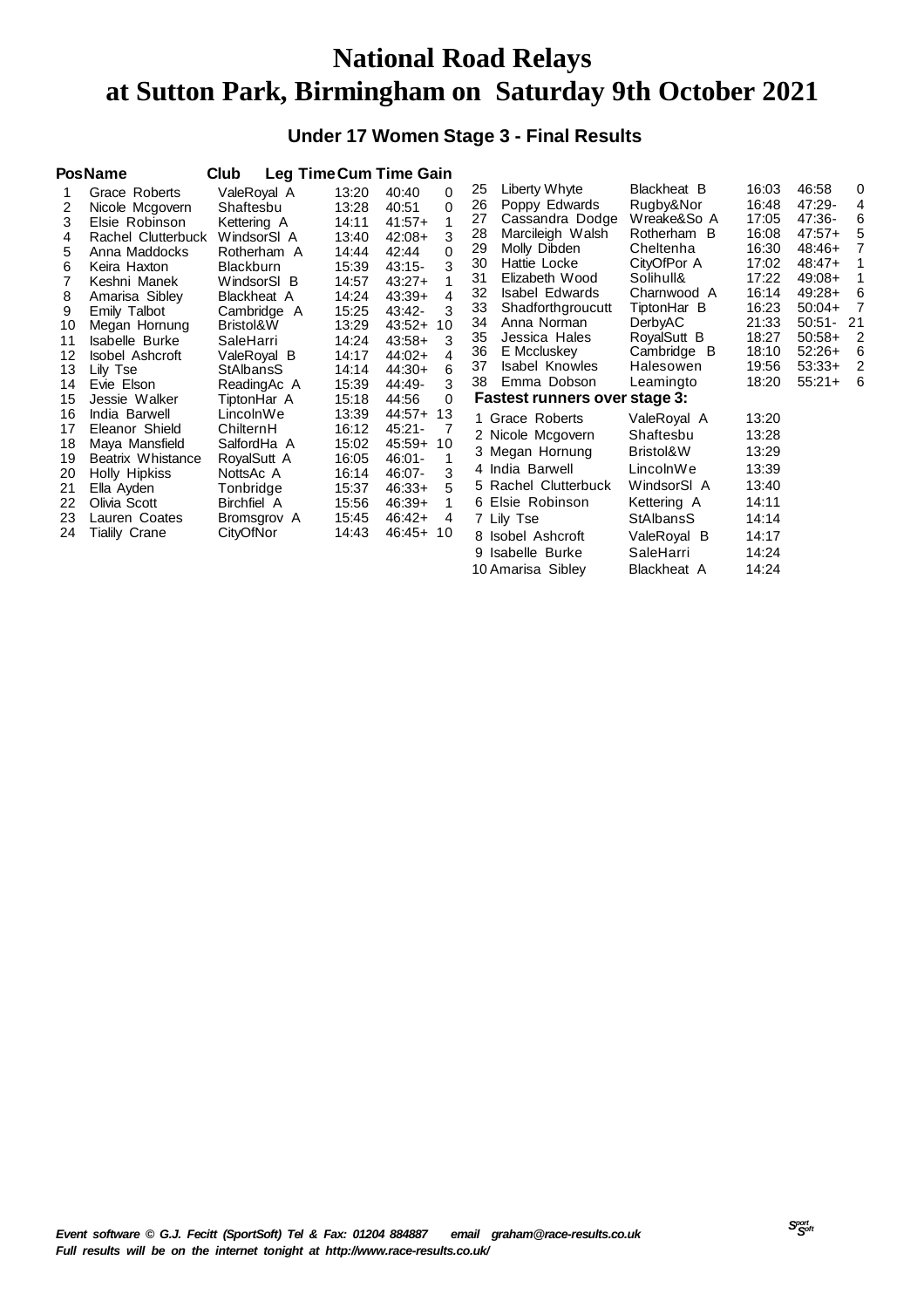### **National Road Relays at Sutton Park, Birmingham on Saturday 9th October 2021 Under 17 Women — Team Results — Final**

**(nn) is team position after the appropriate stage.**

| 1  | Vale Royal Ac                                              |     |                              |                | A'                                   | 40:40        |              | 22 | <b>Birchfield Harriers</b>                                  |                |             | A'                                         | 46:39 |              |
|----|------------------------------------------------------------|-----|------------------------------|----------------|--------------------------------------|--------------|--------------|----|-------------------------------------------------------------|----------------|-------------|--------------------------------------------|-------|--------------|
|    | 1 Hope Smith                                               | (7) |                              |                | 13:58 2 Holly Weedall                |              | $(1)$ 13:22  |    | 1 Amy Harland                                               |                |             | (28) 15:18 2 H Mehager                     |       | $(23)$ 15:25 |
| 2  | 3 Grace Roberts<br><b>Shaftesbury Barnet Harriers</b>      | (1) | 13:20                        |                |                                      | 40:51        |              | 23 | 3 Olivia Scott<br>Bromsgrove & Redditch                     | $(22)$ 15:56   |             | 'А'                                        | 46:42 |              |
|    | 1 Aimi Weightman                                           | (5) | 13:45                        |                | 2 Ruby Vinton                        |              | $(2)$ 13:38  |    | 1 Lucy Hatfield                                             |                |             | (23) 14:52 2 Emily Dyer                    |       | $(27)$ 16:05 |
|    | 3 Nicole Mcgovern                                          | (2) | 13:28                        |                |                                      |              |              |    | 3 Lauren Coates                                             | $(23)$ 15:45   |             |                                            |       |              |
| 3  | <b>Kettering Town Harriers</b>                             |     |                              |                | ʻA'                                  | 41:57        |              | 24 | <b>City Of Norwich Ac</b>                                   |                |             |                                            | 46:45 |              |
|    | 1 Alice Bates                                              | (1) | 13:17                        |                | 2 Alice Bennett                      | (4)          | 14:29        |    | 1 Eleanor Phillips                                          |                |             | (41) 16:14 2 Memphis Symonds (34) 15:48    |       |              |
|    | 3 Elsie Robinson                                           | (3) | 14:11                        |                |                                      | 42:08        |              | 25 | 3 Tialily Crane<br>Blackheath & Bromley Harriers 'B'        | $(24)$ 14:43   |             |                                            | 46:58 |              |
| 4  | Windsor Slough Eton & Hounslo<br>1 Freya Ruffels           | (4) | 13:37                        |                | 'А'<br>2 Charlotte Dewar             | (7)          | 14:51        |    | 1 Gabriella Martin                                          | $(29)$ 15:20   | 2           | Lily Meers                                 |       | $(25)$ 15:35 |
|    | 3 Rachel Clutterbuck (4)                                   |     | 13:40                        |                |                                      |              |              |    | 3 Liberty Whyte                                             | $(25)$ 16:03   |             |                                            |       |              |
| 5  | <b>Rotherham Harriers &amp; Ac</b>                         |     |                              |                | ʻA'                                  | 42:44        |              | 26 | Rugby & Northampton Ac                                      |                |             |                                            | 47:29 |              |
|    | 1 Evie Thomson                                             | (3) | 13:28                        | 2              | Bobbie Waugh                         |              | $(5)$ 14:32  |    | 1 Madeleine Jacks                                           | $(11)$ 14:06   |             | 2 Jemima Lambert                           |       | $(22)$ 16:35 |
| 6  | 3 Anna Maddocks                                            | (5) | 14:44                        |                |                                      | 43:15        |              | 27 | 3 Poppy Edwards                                             | $(26)$ 16:48   |             | ʻA'                                        | 47:36 |              |
|    | <b>Blackburn Harriers &amp; Ac</b><br>1 Abigail Stratton   | (8) | 14:01                        | 2              | Isabel Holt                          | (3)          | 13:35        |    | <b>Wreake &amp; Soar Valley</b><br>1 Lyla Bryan             | $(39)$ 15:45 2 |             | Isabella Wrightam                          |       | $(21)$ 14:46 |
|    | 3 Keira Haxton                                             | (6) | 15:39                        |                |                                      |              |              |    | 3 Cassandra Dodge (27) 17:05                                |                |             |                                            |       |              |
| 7  | Windsor Slough Eton & Hounslo                              |     |                              |                | <u>"В'</u>                           | 43:27        |              | 28 | Rotherham Harriers & Ac                                     |                |             | 'В'                                        | 47:57 |              |
|    | 1 Jessica Hatch                                            |     | $(13)$ 14:12                 |                | 2 Nathalie Camp                      |              | $(8)$ 14:18  |    | 1 Amelia Topliss                                            | $(26)$ 15:15   |             | 2 Olivia Hare                              |       | $(33)$ 16:34 |
|    | 3 Keshni Manek<br><b>Blackheath &amp; Bromley Harriers</b> | (7) | 14:57                        |                | ʻA'                                  | 43:39        |              | 29 | 3 Marcileigh Walsh                                          | $(28)$ 16:08   |             |                                            | 48:46 |              |
| 8  | 1 Hannah Clark                                             | (9) |                              |                | 14:02 2 Olivia Mageebrown (12) 15:13 |              |              |    | <b>Cheltenham &amp; County Harriers</b><br>1 Chloe Sheppard | $(36)$ 15:26   |             | 2 Freya Howell                             |       | $(36)$ 16:50 |
|    | 3 Amarisa Sibley                                           | (8) | 14:24                        |                |                                      |              |              |    | 3 Molly Dibden                                              | $(29)$ 16:30   |             |                                            |       |              |
| 9  | <b>Cambridge &amp; Coleridge Ac</b>                        |     |                              |                | A'                                   | 43:42        |              | 30 | <b>City Of Portsmouth Ac</b>                                |                |             | A'                                         | 48:47 |              |
|    | 1 Ellie Loosley                                            | (2) | 13:18                        |                | 2 Isabel Mansley                     |              | $(6)$ 14:59  |    | 1 Olivia East                                               |                |             | (33) 15:23 2 Sophie Newsom                 |       | $(31)$ 16:22 |
| 10 | 3 Emily Talbot<br><b>Bristol &amp; West Ac</b>             |     | $(9)$ 15:25                  |                |                                      | 43:52        |              | 31 | 3 Hattie Locke<br>Solihull & Small Heath AC                 | $(30)$ 17:02   |             |                                            | 49:08 |              |
|    | 1 Amy Nicholls                                             |     | $(37)$ 15:27                 |                | 2 Sophi Hayeshoyle                   |              | $(20)$ 14:56 |    | 1 Grace Golinski                                            | $(25)$ 15:00   |             | 2 Rachel Batchelor                         |       | $(32)$ 16:46 |
|    | 3 Megan Homung                                             |     | $(10)$ 13:29                 |                |                                      |              |              |    | 3 Elizabeth Wood                                            | $(31)$ 17:22   |             |                                            |       |              |
| 11 | <b>Sale Harriers Manchester</b>                            |     |                              |                |                                      | 43:58        |              | 32 | Charnwood A C                                               |                |             | A'                                         | 49:28 |              |
|    | 1 Isabelle Bryan                                           |     | $(17)$ 14:23                 | 2              | Akira Edgson                         |              | $(14)$ 15:11 |    | 1 Nadia Gauhar                                              |                |             | (44) 16:18 2 Lucy Morrison                 |       | $(38)$ 16:56 |
| 12 | 3 Isabelle Burke<br>Vale Royal Ac                          |     | $(11)$ 14:24                 |                | 'В'                                  | 44:02        |              | 33 | 3 Isabel Edwards<br><b>Tipton Harriers</b>                  | $(32)$ 16:14   |             | 'В'                                        | 50:04 |              |
|    | 1 Alice Gale                                               |     | $(14)$ 14:17                 | $\overline{2}$ | <b>Ellie Bushill</b>                 |              | $(16)$ 15:28 |    | 1 Mya Woodward                                              | $(46)$ 16:27   | $2^{\circ}$ | Sophie Banks                               |       | $(40)$ 17:14 |
|    | 3 Isobel Ashcroft                                          |     | $(12)$ 14:17                 |                |                                      |              |              |    | 3 Shadforthgroucutt (33) 16:23                              |                |             |                                            |       |              |
| 13 | <b>St Albans Striders</b>                                  |     |                              |                |                                      | 44:30        |              | 34 | Derby AC                                                    |                |             |                                            | 50:51 |              |
|    | 1 Antonia Jubb                                             |     |                              |                | (16) 14:22 2 Cristina Evagorou       |              | $(19)$ 15:54 |    | 1 Sarah Bourne                                              | $(6)$ 13:49    |             | 2 Poppy Mead                               |       | $(13)$ 15:29 |
| 14 | 3 Lily Tse<br><b>Reading Ac</b>                            |     | $(13)$ 14:14                 |                | ʻA'                                  | 44:49        |              | 35 | 3 Anna Norman<br><b>Royal Sutton Coldfield AC</b>           | $(34)$ 21:33   |             | 'В'                                        | 50:58 |              |
|    | 1 Holly Haldane                                            |     | $(18)$ 14:24                 |                | 2 Ella Newman                        |              | (11) 14:46   |    | 1 Martha Wood                                               | $(34)$ 15:24   |             | 2 Zara Buchanan                            |       | $(37)$ 17:07 |
|    | 3 Evie Elson                                               |     | $(14)$ 15:39                 |                |                                      |              |              |    | 3 Jessica Hales                                             | $(35)$ 18:27   |             |                                            |       |              |
| 15 | <b>Tipton Harriers</b>                                     |     |                              |                | A'                                   | 44:56        |              | 36 | <b>Cambridge &amp; Coleridge Ac</b>                         |                |             | 'В'                                        | 52:26 |              |
|    | 1 Jade Charlton                                            |     |                              |                | (12) 14:10 2 Amelia Harrison         | $(15)$ 15:28 |              |    | 1 Grace Bennett                                             |                |             | (48) 17:12 2 Charlotte Bridger (42) 17:04  |       |              |
| 16 | 3 Jessie Walker<br><b>Lincoln Wellington AC</b>            |     | $(15)$ 15:18                 |                |                                      | 44:57        |              | 37 | 3 E Mccluskey<br><b>Halesowen Acc</b>                       | $(36)$ 18:10   |             |                                            | 53:33 |              |
|    | 1 Eviejasmine Brooks (19) 14:31                            |     |                              |                | 2 Natasha Mcbride                    |              | $(29)$ 16:47 |    | 1 Amelia Hartshorn                                          |                |             | (45) 16:25 2 Ryley Malonepriest (39) 17:12 |       |              |
|    | 3 India Barwell                                            |     | $(16)$ 13:39                 |                |                                      |              |              |    | 3 Isabel Knowles                                            | $(37)$ 19:56   |             |                                            |       |              |
|    | 17 Chiltern Harriers Ac                                    |     |                              |                |                                      | 45:21        |              |    | 38 Leamington Cycling & AC                                  |                |             |                                            | 55:21 |              |
|    | 1 Maddie Hughes<br>3 Eleanor Shield                        |     | $(10)$ 14:04                 |                | 2 Charlotte Docwra                   |              | $(10)$ 15:05 |    | 1 Melanie Gould<br>3 Emma Dobson                            |                |             | (50) 17:47 2 Eva Fitzpatrick               |       | $(44)$ 19:14 |
| 18 | Salford Harriers & Ac                                      |     | $(17)$ 16:12                 |                | ʻA'                                  | 45:59        |              |    |                                                             | $(38)$ 18:20   |             |                                            |       |              |
|    | 1 Matilda Byrnes                                           |     |                              |                | (32) 15:22 2 Nicola Mason            |              | $(28)$ 15:35 |    | <b>Incomplete Teams:</b>                                    |                |             |                                            |       |              |
|    | 3 Maya Mansfield                                           |     | $(18)$ 15:02                 |                |                                      |              |              |    | <b>Kettering Town Harriers</b>                              |                |             | 'Β'                                        |       |              |
| 19 | <b>Royal Sutton Coldfield AC</b>                           |     |                              |                | ʻA'                                  | 46:01        |              |    | 1 Demi Locker                                               |                |             | (15) 14:19 2 Sophie Dunbobbin              |       | $(9)$ 14:36  |
|    | 1 Bethaneve Homer (21) 14:44                               |     |                              |                | 2 Sian Duval                         |              | $(18)$ 15:12 |    | Saffron AC                                                  |                |             |                                            |       |              |
| 20 | 3 Beatrix Whistance<br><b>Notts Ac</b>                     |     | $(19)$ 16:05                 |                | ʻA'                                  | 46:07        |              |    | 1 Poppy Adkin                                               |                |             | (22) 14:50 2 Eve Rowley                    |       | $(24)$ 16:00 |
|    | 1 Rosie Challender                                         |     |                              |                | $(20)$ 14:37 2 Daisy Walker          |              | $(17)$ 15:16 |    |                                                             |                |             |                                            |       |              |
|    | 3 Holly Hipkiss                                            |     | $(20)$ 16:14                 |                |                                      |              |              |    | <b>Bracknell Ac</b>                                         |                |             |                                            |       |              |
|    | 21 Tonbridge Ac                                            |     |                              |                |                                      | 46:33        |              |    | 1 Manisha Dave                                              |                |             | (40) 15:58 2 Maddie Hill                   |       | $(30)$ 15:20 |
|    | 1 Sophie Slack<br>3 Ella Ayden                             |     | $(31)$ 15:21<br>$(21)$ 15:37 |                | 2 Amelia Beeston                     |              | $(26)$ 15:35 |    | <b>Notts Ac</b>                                             |                |             | 'В'                                        |       |              |
|    |                                                            |     |                              |                |                                      |              |              |    | 1 Gaby Sutton                                               |                |             | (42) 16:16 2 Jessamine Hughes              |       | $(35)$ 15:56 |